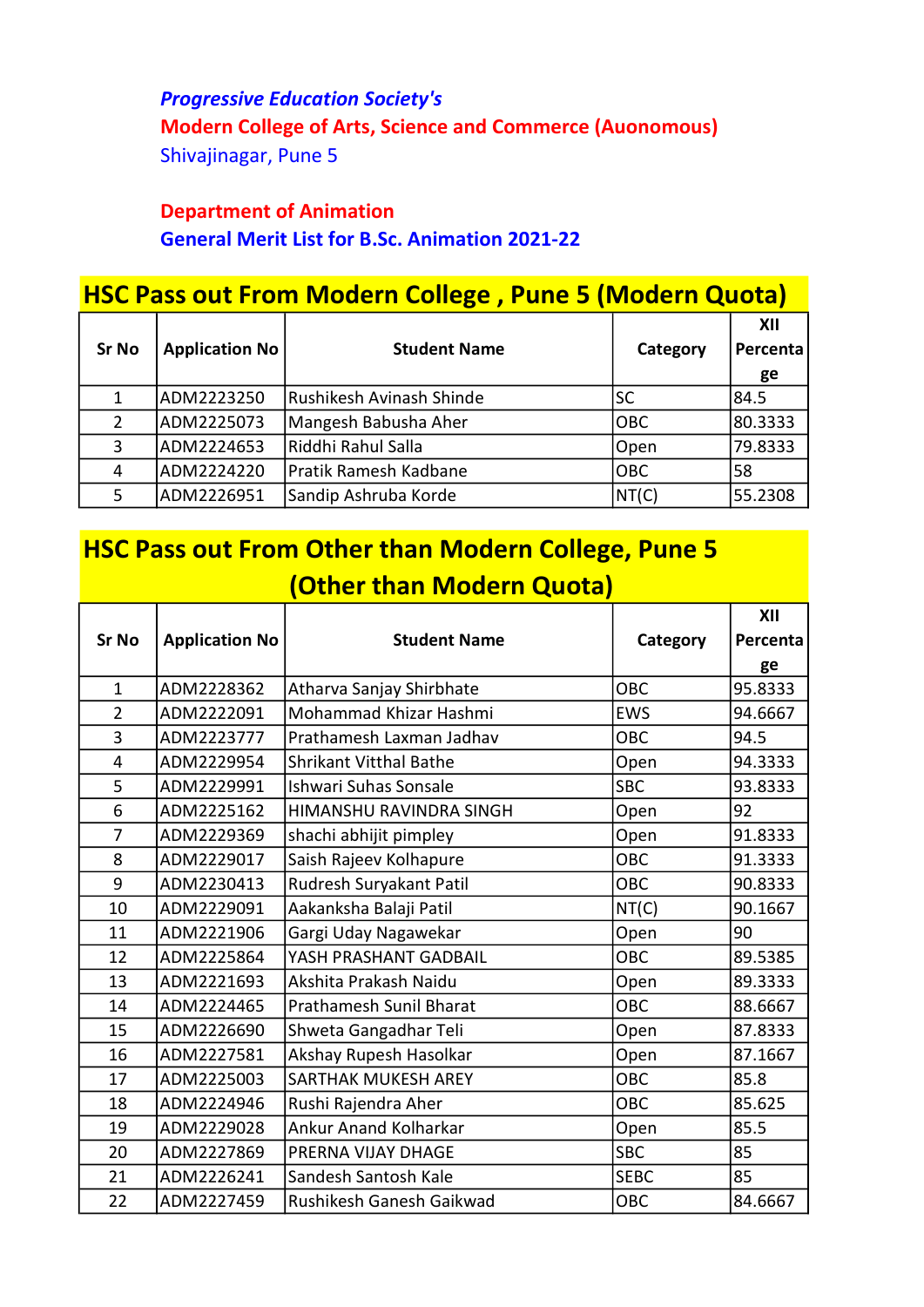| 23 | ADM2222520 | <b>SWARALI SAMBHAJI TANPURE</b> | Open        | 84.1667 |
|----|------------|---------------------------------|-------------|---------|
| 24 | ADM2223833 | milind purushottam kasar        | OBC         | 83.8333 |
| 25 | ADM2229597 | juned jamil ahmed               | Open & 3%   | 83.6667 |
| 26 | ADM2225380 | <b>ANIKET DILIP MANE</b>        | Open        | 83.5    |
| 27 | ADM2226225 | Harshwardhan Prashant Patil     | Open        | 83.1667 |
| 28 | ADM2225058 | ADITYA GORAKSHANATH MUKE        | Open        | 82.8    |
| 29 | ADM2228082 | <b>ALISHA ASLAM PATEL</b>       | Open        | 82.3333 |
| 30 | ADM2222950 | bhargav kishor doye             | <b>OBC</b>  | 82.3333 |
| 31 | ADM2228941 | Prathmesh Laxman Gawari         | Open        | 82.3333 |
| 32 | ADM2230695 | HERAMB YESHWANT JOSHI           | Open        | 81.8333 |
| 33 | ADM2223786 | AARYA SACHIN WADEKAR            | Open & 3%   | 81.8    |
| 34 | ADM2221507 | ARINJAY AJAYKUMAR NAIR NAIR     | Open        | 81.8    |
| 35 | ADM2228264 | Omkar Santosh Jadhav            | <b>EWS</b>  | 81.5    |
| 36 | ADM2222623 | Shantanu Sham Thorat            | Open        | 81      |
| 37 | ADM2227693 | <b>ANISHA PARESH NAIK</b>       | NT(B)       | 81      |
| 38 | ADM2224819 | <b>ABHISHEK ATMANAND PHAL</b>   | Open        | 81      |
| 39 | ADM2225507 | Rohan Rajesh Musande            | Open        | 80.8333 |
| 40 | ADM2226312 | Kunal Krushnat Lokhande         | OBC         | 80.5    |
| 41 | ADM2221316 | Rushikesh Raju Ghagage          | Open        | 80.1667 |
| 42 | ADM2224118 | Shweta Vivek Jadhav             | OBC         | 80      |
| 43 | ADM2229442 | Omkar Sahebrao Dangade          | Open        | 79.6667 |
| 44 | ADM2225170 | <b>Prasad Dattatray Sanas</b>   | Open        | 79.3333 |
| 45 | ADM2226423 | <b>VARDHAN MAHESH SHINGADE</b>  | NT(C)       | 79.1667 |
| 46 | ADM2230138 | Sahil Dattaraya Kalambe         | Open        | 79      |
| 47 | ADM2230066 | VAIBHAV KISAN NAVALE            | Open        | 78.5    |
| 48 | ADM2228110 | <b>SHRUTI SUNIL WAVHAL</b>      | OBC         | 78.3333 |
| 49 | ADM2224275 | Om Vaibhav Thorat               | Open        | 78.1538 |
| 50 | ADM2224100 | Harshada Prashant Khandare      | OBC         | 77.5    |
| 51 | ADM2224266 | <b>ROBIN ROY</b>                | Open        | 77.3333 |
| 52 | ADM2230988 | Yash Balu Bhor                  | <b>SEBC</b> | 77.3333 |
| 53 | ADM2222495 | Yash Santosh Kudale             | Open        | 76.8333 |
| 54 | ADM2224647 | Siddhi Balu Sutar               | OBC         | 76.8333 |
| 55 | ADM2227200 | <b>GAURI RAKESH SAKALA</b>      | SC          | 76.5    |
| 56 | ADM2229771 | SAMBODHI SIDDHARTH DHIWAR       | <b>SC</b>   | 76      |
| 57 | ADM2225383 | Samriddhi Sandeep Datir         | <b>OBC</b>  | 75.6667 |
| 58 | ADM2226917 | Ravi Prakash                    | Open        | 75.6    |
| 59 | ADM2224951 | SHREYA DATTATRAYA TARAS         | Open        | 75.2308 |
| 60 | ADM2225905 | YADHNIKA ATUL BHANDARKAR        | <b>OBC</b>  | 75.1667 |
| 61 | ADM2227489 | Awani Ganesh Naik               | Open        | 75.1667 |
| 62 | ADM2222133 | Nimish Nitin Nikam              | Open        | 74.5    |
| 63 | ADM2228818 | Arnav Amit Mulay                | OBC         | 74.1667 |
| 64 | ADM2221150 | Damini Santosh Jha              | Open        | 74      |
| 65 | ADM2221895 | <b>KUNAL MOHAN PATLE</b>        | <b>OBC</b>  | 73.6667 |
| 66 | ADM2223384 | UTKARSH PRAMOD DEOKULE          | NT(B)       | 73.6667 |
|    |            |                                 |             |         |
| 67 | ADM2225458 | SHANTANU ABARAO MAHALE          | <b>SC</b>   | 73.5    |